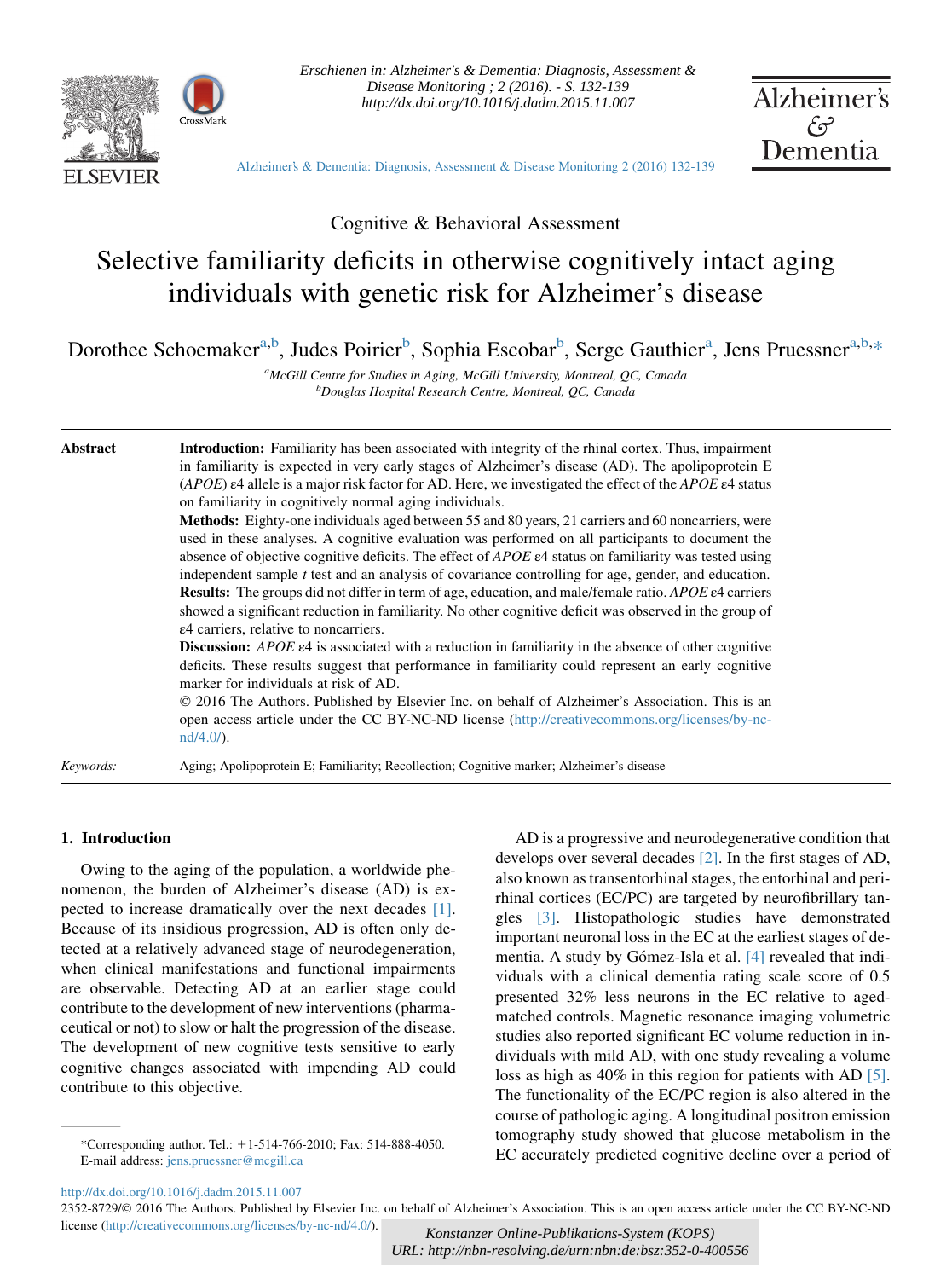3 years [\[6\].](#page-6-0) In comparison with other regions in the temporal and frontal lobes, the EC was found to be to the most accurate predictor of cognitive changes over time. These findings demonstrate that the EC/PC region is very sensitive to early pathologic alterations associated with AD. Thus, detecting an impaired functionality of these regions could allow early and specific identification of subjects with preclinical AD. However, this is hindered by the fact that transentorhinal stages of AD, also referred to as "silent stages," are believed to occur before observable clinical manifestations [\[3\]](#page-6-0).

The functional role of the EC/PC has been extensively studied over the past decades, but the vast majority of studies investigating its function have been performed in animals. Hence, its role in human cognition continues to be a matter of debate. Recent evidence suggests that the EC/PC is associated with familiarity [\[7,8\].](#page-7-0) According to dual-process models, familiarity and recollection are two distinct and independent processes involved in the recognition of previously seen material. Recollection can be defined as a recognition episode accompanied by retrieval of contextual details associated with the encoding sequence. In contrast, familiarity is perceived as a recognition based on a feeling of "knowledge" that a stimulus has previously been encountered, despite a lack of retrieval of contextual details associated with the encoding episode. The existence of two distinct processes involved in recognition has received a substantial amount of empirical support (see Yonelinas 2002 for a review [\[9\]\)](#page-7-0).

Human lesion studies reveal impairment in familiarity following EC/PC lesions [\[7,10\]](#page-7-0). In contrast, hippocampal lesions lead to impairment in recollection with preservation of familiarity [\[7\]](#page-7-0). These studies highlight a functional double dissociation between the hippocampus and EC/PC region, the latter being associated with familiarity. This was further corroborated by functional magnetic resonance imaging (fMRI) studies showing that activation in the EC/PC was associated with familiarity-based recognition but not with recollection  $[8,11]$ . Taken together, these results support the involvement of the EC/PC region in familiarity-based recognition.

Recent articles have reviewed the literature looking at familiarity and recollection in aging individuals with normal cognition, mild cognitive impairment (MCI), and AD [\[12,13\].](#page-7-0) Overall, these reviews suggest that, although recollection is impaired in the course of normal aging, familiarity is preserved [\[12\].](#page-7-0) The presence of familiarity deficits in MCI and AD patients is not corroborated by all studies. However, the results of these reviews indicate that familiarity deficits tend to be present in MCI individuals at increased risk of AD. Looking at familiarity performance in cognitively normal individuals at increased risk of AD could help defining whether the presence of familiarity deficits represents an early cognitive marker for the development of AD.

The apolipoprotein  $E$  ( $APOE$ ) gene is involved in regulating metabolism and the transportation of lipids, such as cholesterol [\[14\]](#page-7-0). It is also involved in the growth and repair of neuronal and axonal membranes during development, and following lesions [\[14\]](#page-7-0). The APOE locus contains two alleles that are polymorphic and exist in three variants:  $\varepsilon$ 2,  $\varepsilon$ 3, and ε4. The ε3 allele is the most common and found in 78% of individuals  $[15]$ . The  $\varepsilon$ 4 and  $\varepsilon$ 2 alleles are far less common and are represented in 15% and 7% of individuals, respec-tively [\[15\]](#page-7-0). The ε4 allele of the *APOE* gene, the *APOE* ε4, is a well-documented risk factor for both familial and sporadic AD [\[16\]](#page-7-0). The ε4 allele has widely been associated with a higher risk and a younger age of onset of AD [\[17\].](#page-7-0) Furthermore, the risk related to the ε4 allele is "dose dependant": individuals with only one ε4 allele show a 2.8–4.4 times increased risk for AD, whereas individuals with two  $\varepsilon$ 4 alleles show a 7.0–19.3 times increased risk [\[16,18\].](#page-7-0) Consequently, cognitively intact aging individuals with APOE ε4 are more likely to harbor neurofibrillary tangles at the transentorhinal level than noncarriers. Accordingly, a study showed a volume reduction in the medial temporal lobe of nondemented aging individuals, APOE ε4 carriers [\[19\].](#page-7-0)

The objective of this study was to investigate the performance in familiarity of aging individuals carrying an APOE ε4 allele and compare it with aging individuals who are noncarriers. Owing to an increased likelihood of harboring AD neuropathology at a subclinical stage, we hypothesized that nondemented individuals with APOE ε4 will show decreased performance in familiarity-based recognition.

#### 2. Methods

#### 2.1. Participants

Older Caucasians adults aged between 55 and 80 years were recruited via advertisements in community newspapers. To be eligible for the study, participants had to meet the following criteria: French or English as a first language; absence of current or past neurologic, psychiatric, or severe medical conditions; no current or past history of substance abuse; no current medication known to cross the bloodbrain barrier or alter cognitive functioning;  $>10$  years of formal education; and geriatric depression scale [\[20\]](#page-7-0) and Beck anxiety inventory [\[21\]](#page-7-0) scores within the normal range. All data were collected as part of a larger fMRI study. The Douglas Mental Health University Institute's research ethics board approved the protocol of the study, and all participants provided informed written consent. Recruited participants underwent a cognitive test battery to allow the exclusion of individuals with suspected cognitive impairment, as defined by a performance of  $>1.5$  standard deviations lower than age-adjusted mean. Participants were also asked to provide a saliva sample to determine their APOE genotype. They were informed that results from this genetic test would not be disclosed to them. A total of 88 older individuals completed all testing procedures. Four participants were removed from analyses because of suspected MCI. Three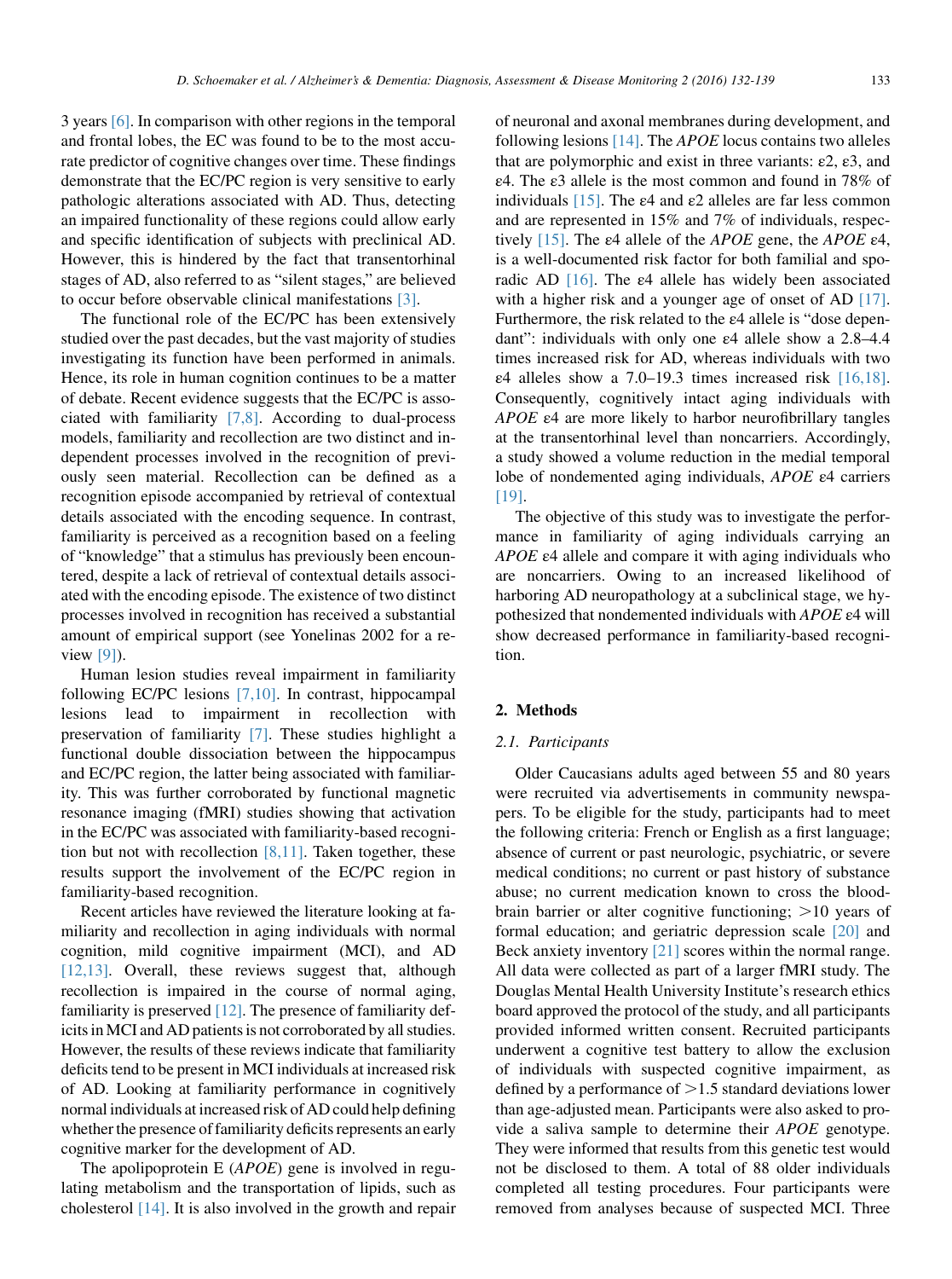other participants were removed from the analyses because of a performance suggesting a lack of comprehension of the instructions associated with the recollection and familiarity task (as indicated by an absence of variance in responses). Thus, the final sample used in the analyses included 81 older adults (male/female: 38/43).

#### 2.2. Cognitive evaluation

The tests administered in the cognitive evaluation included (1) mini-mental status examination [\[22\]](#page-7-0); (2) Montreal cognitive assessment  $[23]$ ; (3) Rey auditory verbal learning test [\[24\];](#page-7-0) (4) the copy and immediate recall (3-minutes delay) of the Rey-Osterrieth complex figure test  $[25]$ ; (5) letter (FAS) and category fluency (animals) [\[26\];](#page-7-0) (6) trail making tests A and B [\[27\];](#page-7-0) (7) digit symbol substitution—90-seconds version [\[28\]](#page-7-0); (8) Boston naming test—60 items [\[29\]](#page-7-0); (9) color naming, reading, and interference conditions from the Stroop color-word test  $[30]$ ; (7) digit span subtest of the Wechsler adult intelligence scale III [\[31\]](#page-7-0); and the matrix reasoning subtest of the Wechsler abbreviated scale of intelligence II [\[32\].](#page-7-0)

# 2.3. Quantification of familiarity and recollection

#### 2.3.1. Stimuli

A total of 135 black and white neutral Caucasian faces were selected from the FACES database [\[33\]](#page-7-0) and were divided into three lists of 45 faces. Each list was equated for age and gender of the faces. The first and second lists of faces were used as targets during the first and second encoding condition. Faces from the third list were used as distractors during the recognition.

#### 2.3.2. Experimental paradigm

The paradigm of this experiment shows similarity with the process dissociation procedure (PDP) developed by Jacoby in 1991 [\[34\]](#page-7-0) as it is also based on the assumption that, if the recognition of an item is based on recollection, participants should be able to provide contextual details associated with the encoding of this item. Consistently with the PDP, the encoding phase of our task consisted of two contextually distinct encoding conditions. However, in opposition to the PDP, it estimates recollection and familiarity from a unique recognition phase. This procedure has the advantages of being simpler to understand, faster to complete, and to avoid methodological biases associated with different response biases that can come with different conditions.

#### 2.3.3. Encoding

The encoding phase was divided into two distinguishable conditions: the "blue" and "red" encoding conditions. In each encoding condition, participants were presented with 45 faces in a randomized order, for a total of 90 faces. Faces were presented for 4 seconds with a 250-milliseconds interval. In the "blue" condition, faces were displayed on the right side of the screen, on a blue background, and, for each face, participants were asked to answer the question "Does this person looks trustworthy?" In the "red" condition, faces were presented on the left side, on a red background, and, for each face, participants were asked to answer the question "Does this person looks friendly?" These encoding questions were meant to favor a deeper encoding of the faces and provide additional anchors for recollection at the time of the recognition. Participants received the instructions pertaining the upcoming encoding conditions before the beginning of each condition. The order of presentation of the encoding conditions was counterbalanced across subjects. The encoding procedure is illustrated in [Fig. 1](#page-3-0)A.

#### 2.3.4. Recognition

After the encoding phase, participants received instructions pertaining the upcoming recognition procedure. The recognition procedure was self-paced. Participants were presented with all faces presented during the encoding phase as well as new unseen faces (distractors). Faces were presented one at a time in the center of the screen on a gray background. For each presented face, participants were first asked to define whether this face was "old" (presented during the encoding phase, in either condition) or "new" (not seen before). Second, if participants recognized the face as being "old," they were then asked whether this face was presented in the "red" or the "blue" encoding condition. To avoid biases associated with guesses, participants were given the option to answer "can't remember" when they couldn't remember in which condition the face was presented. Participants were given three practice trials (two target faces and ne distractor, same for all participants) before starting the recognition. After completing the practice trials, participants saw the remaining 88 target and 44 distractor faces in random order. The recognition procedure is illustrated in [Fig. 1](#page-3-0)B.

#### 2.3.5. Quantification of responses

The hit rate was computed using the number of target faces correctly recognized as "old" divided by the total number of targets. The recollection rate was computed using the number of target faces correctly recognized as "old" and classified in the correct encoding condition, divided by the total number of targets. The familiarity rate was computed using the number of target faces correctly recognized as "old" but with a failure to provide a correct classification of the encoding condition, divided by the total number of targets. False alarm rate was computed using the number of "new" faces falsely identified as being "old" divided by the total number of distractors.

## 2.4. APOE genotyping

Saliva samples were collected using Norgen Biotek Corp. Saliva DNA Collection, Preservation and Isolation kits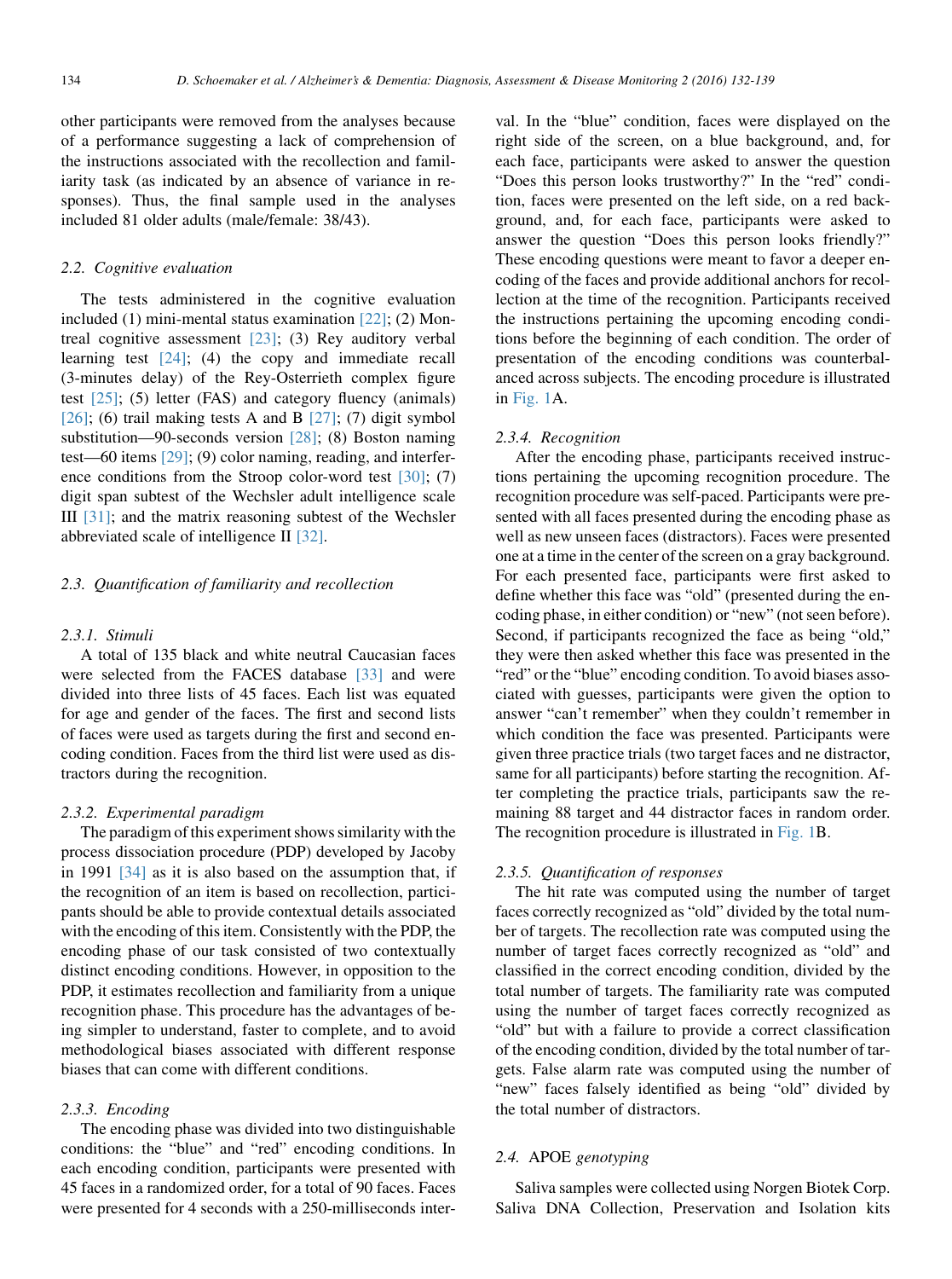#### <span id="page-3-0"></span>Encoding A



Schoemaker et al.

Fig. 1. Experimental paradigm. Schematic representation of the procedure and events in the experimental paradigm. The encoding task consisted in the "blue" (A-i) and the "red" (A-ii) encoding condition. Forty-five Caucasian faces were presented in random order in each condition. Faces were presented on the screen for 4 seconds (s) with a 250-milliseconds (ms) interval. The recognition (B) was self-paced and consisted of a two-step procedure. Participants were presented with the 90 targets from the encoding phase as well as 45 new faces (distractors). First, participants were asked to determine whether the face presented was "old" or "new." If the face was judged to be "old," participants were then asked to determine in which encoding condition it was presented.

(Norgen Biotek Corp, Thorold, Canada). The extraction of the DNA was performed according to manufacturer specifications. The genotyping technique used for APOE polymorphism has been described previously [\[35\]](#page-7-0). Participants with one or more ε4 allele were classified as APOE ε4 positive and participants not presenting an ε4 allele as APOE ε4 negative. The distribution of APOE genotypes in our sample is consistent with previously published reports [\[36\]](#page-7-0) and is presented in Table 1.

Table 1 APOE genotypes distribution in the studied sample

| <i>APOE</i> genotype       | n  | % of sample |  |
|----------------------------|----|-------------|--|
| $\epsilon$ 2- $\epsilon$ 3 | 4  | 4.94        |  |
| $\epsilon$ 3- $\epsilon$ 3 | 55 | 69.14       |  |
| $\epsilon$ 2- $\epsilon$ 4 |    | 1.23        |  |
| $\epsilon$ 3- $\epsilon$ 4 | 20 | 24.69       |  |
| Total                      | 80 | 100         |  |

Abbreviation: APOE, apolipoprotein.

#### 2.5. Statistical analysis

Analyses were performed using the Statistical Package for the Social Sciences (SPSS; IBM, Chicago, USA) version 20. Differences between APOE ε4 negative and APOE ε4 positive groups on demographic variables and cognitive measures were analyzed using independent samples t tests. The assumption of equal variance was verified using Levene's test. A  $\chi^2$  test was used to assess the difference in the male/(female  $+$  male) ratio between groups.

The performance of the two groups on hit, recollection, familiarity, and false alarm rates obtained in the recollection and familiarity task was contrasted using independent samples t tests and Levene's test for equality of variances. To correct for multiple comparisons, the alpha for statistical significance was adjusted to  $P < .01$  to account for the four performed comparisons, as per the Bonferroni procedure. A one-way analysis of covariance was also computed to compare performances of both groups on the task, while controlling for age, gender, and education.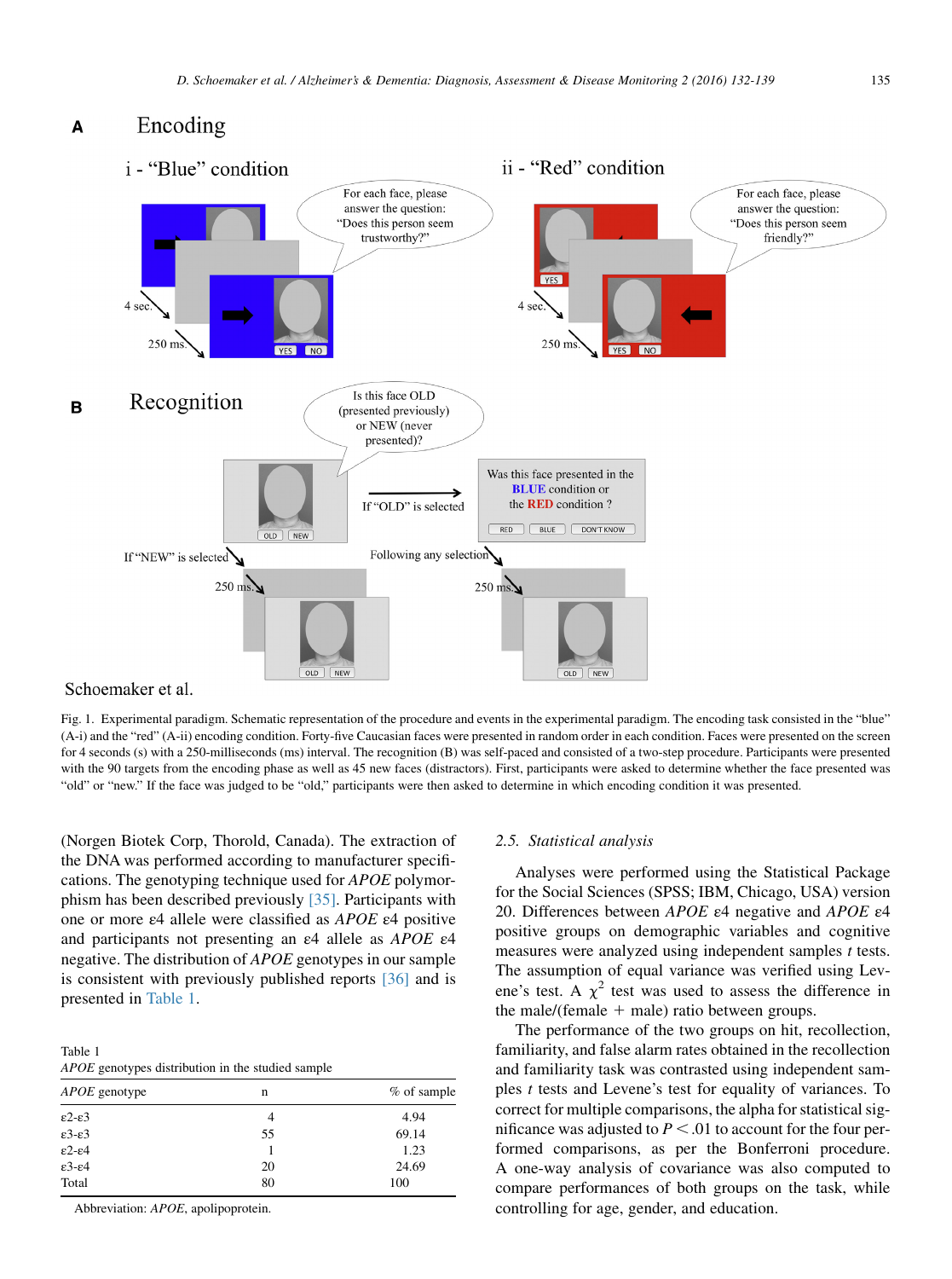# 3. Results

# 3.1. Demographic and cognitive characteristics of study subjects

Demographic characteristics and results on cognitive tests are summarized for each group separately in Table 2. APOE  $\epsilon$ 4 negative and positive groups did not significantly differ in terms of age and years of education. The  $\chi^2$  test did not show any significant association between the APOE ε4 status and gender  $\chi^2$  (1, n = 81) = 1.19, P > .05, suggesting that both groups did not significantly differ in terms of gender representation. When contrasting scores of the two groups on standard cognitive tests, only one comparison reached statistical significance, suggesting a higher performance on the immediate recall of the Rey-Osterrieth complex figure test for the APOE ε4 positive group. However, this result did not survive statistical correction for multiple comparisons.

# 3.2. Familiarity and recollection as a function of APOE  $\varepsilon$ 4 status

When contrasting the performance of APOE ε4 positive and negative groups on our recollection and familiarity task, the only significant difference was found in the familiarity rate. More precisely, the familiarity rate was significantly reduced in the  $APOE$   $\varepsilon$ <sup>4</sup> positive group  $t(1,79) = 2.79$ ,  $P = .007$ . The hit rate  $t(1,79) = 1.31$ , NS, recollection rate  $t(1,79) = -0.79$ , NS, and false alarm rate  $t(1,79) = 1.46$ , NS did not differ significantly between the groups. These results are summarized in [Table 3](#page-5-0) and the difference in familiarity between groups is illustrated in [Fig. 2.](#page-5-0)

The effect of APOE ε4 status on familiarity was still significant after controlling for age, gender, and education of participants  $F(1, 76) = 8.74$ ,  $P = .004$ , whereas it remained nonsignificant for hit rate  $F(1, 76) = 2.60$ , NS, recollection rate F (1, 76) = 0.37, NS, and false alarm rate F (1,  $76$ ) = 1.54, NS.

# 4. Discussion

In this article, we investigated the effects of APOE ε4 status on familiarity in a sample of cognitively normal aging individuals. Our results highlight a significant reduction in familiarity in aging individuals who are carriers of the APOE ε4 allele, relative to noncarriers. Familiarity was the only cognitive domain that was significantly reduced in this group. Furthermore, our analysis demonstrated that

#### Table 2

Summary of demographic variables and cognitive performance on standard cognitive tests

| Demographics and cognitive          | $APOE$ $\varepsilon$ 4 negative | $APOE$ $\varepsilon$ 4 positive | Between-group           |
|-------------------------------------|---------------------------------|---------------------------------|-------------------------|
| performance                         | Mean (SD), $n = 60$             | Mean (SD), $n = 21$             | comparison              |
| Age                                 | 65.15 (6.46)                    | 63.48 (6.22)                    | $t = 1.03$ (NS)         |
| Education                           | 14.88 (2.54)                    | 15.29 (2.08)                    | $t = -0.65$ (NS)        |
| $Male/(male + female)$              | 0.43                            | 0.57                            | $\chi^2 = 1.19$ (NS)    |
| <b>MMSE</b>                         | 29.31 (0.88)                    | 29.33 (0.73)                    | $t = -0.13$ (NS)        |
| MoCA                                | 27.47 (2.43)                    | 27.14(2.15)                     | $t = 0.53$ (NS)         |
| <b>RAVLT</b>                        |                                 |                                 |                         |
| Total learning                      | 53.19 (8.80)                    | 50.33 (12.00)                   | $t = 1.15$ (NS)         |
| Recall after interference           | 11.19(3.06)                     | 10.24 (3.99)                    | $t = 1.12$ (NS)         |
| Delayed recall                      | 11.17(3.36)                     | 10.43(3.83)                     | $t = 0.84$ (NS)         |
| Recognition                         | 14.69(0.70)                     | 14.42 (1.36)                    | $t = 0.86$ (NS)         |
| Rey-Osterrieth complex figure       |                                 |                                 |                         |
| Copy                                | 30.90 (3.30)                    | 31.52 (3.40)                    | $t = -0.74$ (NS)        |
| Immediate recall                    | 17.23(5.53)                     | 20.21 (4.86)                    | $t = -2.13 (P = .04^*)$ |
| Letter fluency (FAS)                | 42.62 (12.35)                   | 40.62 (10.89)                   | $t = 0.66$ (NS)         |
| Category fluency (animals)          | 20.84 (5.28)                    | 19.57 (3.43)                    | $t = 1.03$ (NS)         |
| Digit symbol substitution test      | 44.23 (10.21)                   | 45.67 (11.06)                   | $t = -0.54$ (NS)        |
| Trail making test                   |                                 |                                 |                         |
| A (letter)                          | 32.15 (11.13)                   | 31.76 (10.50)                   | $t = 0.14$ (NS)         |
| B (letter-number)                   | 73.07 (29.00)                   | 75.43 (31.48)                   | $t = -0.31$ (NS)        |
| Stroop color-word interference test |                                 |                                 |                         |
| Color naming                        | 30.36 (4.76)                    | 32.29(5.83)                     | $t = -1.50$ (NS)        |
| Word reading                        | 23.37 (5.90)                    | 23.76 (5.72)                    | $t = -0.26$ (NS)        |
| Inhibition                          | 60.51 (14.29)                   | 63.43 (12.96)                   | $t = -0.82$ (NS)        |
| Digit span                          |                                 |                                 |                         |
| Total forward                       | 6.66(1.38)                      | 6.71(1.19)                      | $t = -0.16$ (NS)        |
| Total backward                      | 5.36(1.26)                      | 5.24(1.37)                      | $t = 0.36$ (NS)         |
| Boston naming test                  | 54.17 (4.80)                    | 53.90 (4.00)                    | $t = 0.23$ (NS)         |
| Matrix reasoning                    | 19.28 (4.53)                    | 19.05 (4.35)                    | $t = 0.16$ (NS)         |

Abbreviations: APOE, apolipoprotein; SD, standard deviation; MMSE, mini-mental state examination; MoCA, Montreal cognitive assessment; RAVLT, Rey auditory verbal learning test.

NOTE. All comparisons for continuous variables have been computed using independent sample t tests. A  $\chi^2$  test was used to compare gender ratio between groups. The asterisk shows a significant between-group difference with  $P < 0.05$ . NS indicates absence of between-group significance.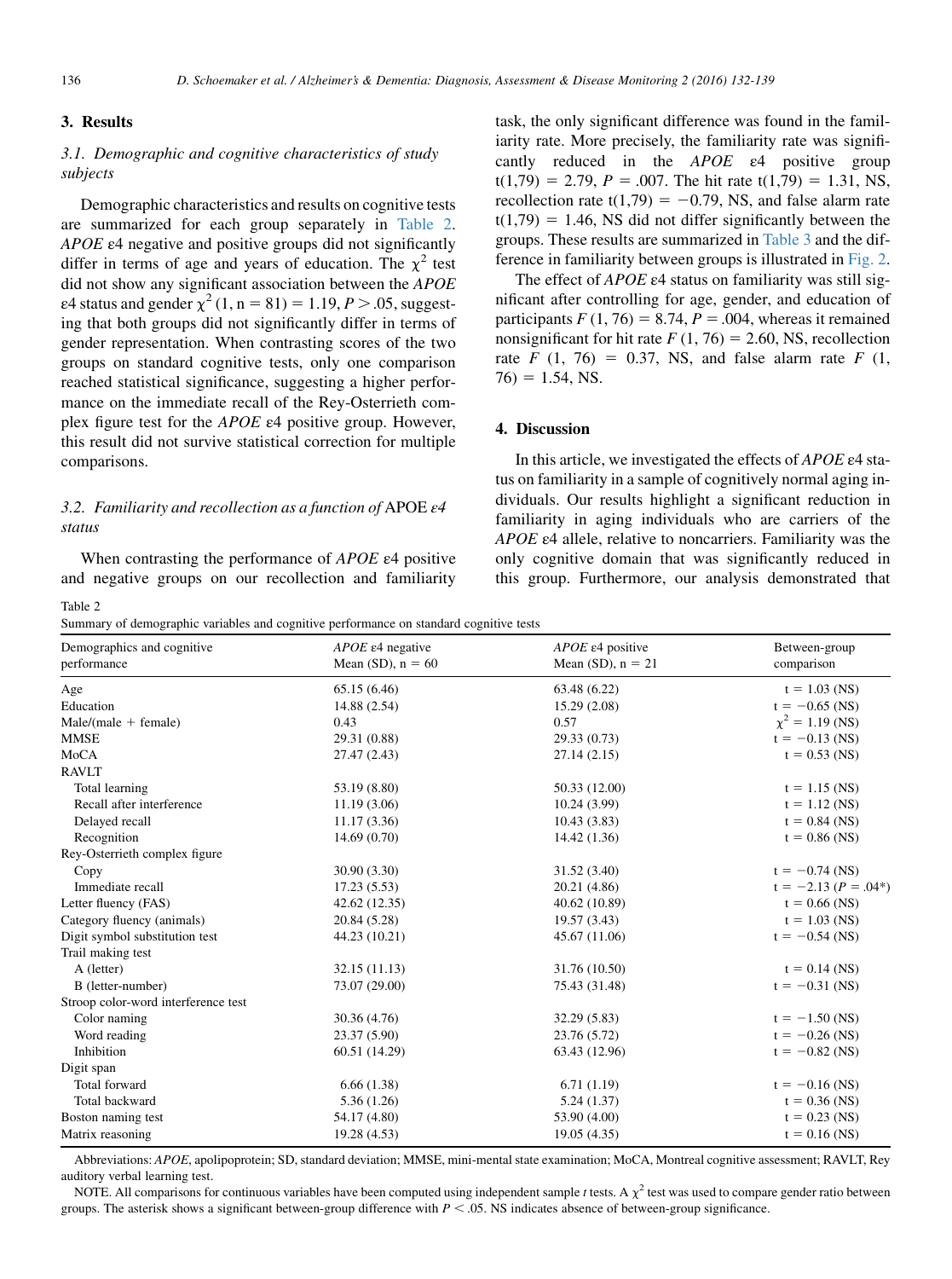<span id="page-5-0"></span>Table 3 Performance on the recollection and familiarity task as a function of APOE ε4 status

| Recollection and<br>familiarity task | <i>APOE</i> $\epsilon$ 4 negative<br>Mean $(SD)$ | APOE $\epsilon$ 4 positive<br>Mean $(SD)$ |
|--------------------------------------|--------------------------------------------------|-------------------------------------------|
| Hit rate                             | 0.61(0.14)                                       | 0.56(0.14)                                |
| Recollection rate                    | 0.24(0.10)                                       | 0.26(0.11)                                |
| Familiarity rate                     | 0.37(0.10)                                       | $0.30(0.07)$ **                           |
| False alarm rate                     | 0.30(0.11)                                       | 0.25(0.12)                                |

Abbreviations: APOE, apolipoprotein; SD, standard deviation; ANOVA, analysis of variance.

All between-group comparisons have been computed using a one-way ANOVA. Double asterisks show a significant group difference with a  $P < .01$ .

this effect was not due to differences in age, education, or gender between groups.

Consistently with previous studies, we failed to find impairment in performance on standard cognitive tests in the APOE  $\varepsilon$ 4 positive group [\[37,38\]](#page-7-0). The APOE  $\varepsilon$ 4 positive group even outperformed the  $APOE$   $\varepsilon$ 4 negative group on the immediate recall of the Rey-Osterrieth complex figure [\[25\].](#page-7-0) Because no other cognitive impairment was found in the  $APOE$  ε4 positive group, this suggests that familiarity is more sensitive to the effects of APOE ε4 than other cognitive measures administered. This also suggests that the effects of  $APOE$   $\varepsilon$ 4 on cognition might occur much before the onset of overt dementia. Individuals carrying the APOE ε4 are at an increased risk of AD compared with noncarriers [\[39,40\]](#page-7-0). As a consequence, a greater frequency of individuals with neuropathologic alteration associated with AD is expected in this population. Familiarity has previously been linked to the integrity of



Schoemaker et al.

Fig. 2. Familiarity performance as a function of  $APOE$   $\varepsilon$ 4 status. Individual performances in familiarity plotted separately for APOE ε4 negative and APOE  $\varepsilon$ 4 positive groups. \*\*Significant with  $P < .01$ .

EC/PC regions [\[7,10\]](#page-7-0). Therefore, the specific impairment in familiarity observed in the group of ε4 carriers might reflect very early cognitive changes occurring as a consequence of neurofibrillary accumulation in these brain regions. Future studies should, thus, aim to investigate neuroanatomic and/or functional correlates of this impairment.

An overlap in the performance in familiarity between both groups is observed in the plot illustrating the results. Although it is rare that  $APOE$   $\varepsilon$ 4 carriers reach a high level of performance in familiarity, multiple noncarriers show a performance that is in the lower range. This overlap is expected and consistent with our hypothesis. We hypothesize that impairment familiarity is a marker for early neuropathologic alterations associated with subclinical AD. APOE ε4 is a well-documented and important risk factor for the development of AD, but it remains a risk factor only. Thus, many individuals with APOE ε4 will never develop AD over time. On the other hand, nondemented aging individuals without APOE ε4 can also have subclinical AD and harbor AD neuropathology at the transentorhinal stage. Consequently, as represented in our results, it is expected that some ε4 carriers show a normal performance in familiarity and that some noncarriers perform in a deficient manner. Here, longitudinal studies are necessary to define whether a low performance in familiarity is predictive of future cognitive decline and dementia.

Growing evidence indicates that the ε4 allele put women at increased risk of cognitive decline compared with men [\[14,41\]](#page-7-0). Although causes behind this gender dimorphism are still a matter of debate, gender remains an important factor to take into consideration when investigating the effects of  $APOE$  ε4. In this study, both groups had an equivalent gender distribution. Furthermore, including gender as a covariate in a statistical model did not alter the significance of our findings. This suggests that our results were not explained by gender difference between groups.

To our knowledge, only one article has previously looked at the effect of  $APOE \epsilon 4$  on familiarity [\[42\].](#page-7-0) As part of their study, Tse et al. used a memory exclusion paradigm that allows evaluating the ability to correctly reject familiar information that is contextually irrelevant to the demand of the task. As it directly opposes automatic and controlled recognition processes, this procedure is believed to also rely on executive control. Overall, results from the Tse et al. article highlight an increased reliance on familiarity and a reduced ability to control familiarity-based information in nondemented aging individuals with APOE ε4. It is important to note that in their article, although APOE ε4 carriers were judged cognitively normal, they showed poorer performance in a free recall and computational span test than the noncarriers, suggesting some a-priori differences in cognitive functioning between groups. The authors hypothesized that changes in mechanisms of attentional control might be responsible for the observed difference between groups. Although this article demonstrates some changes in the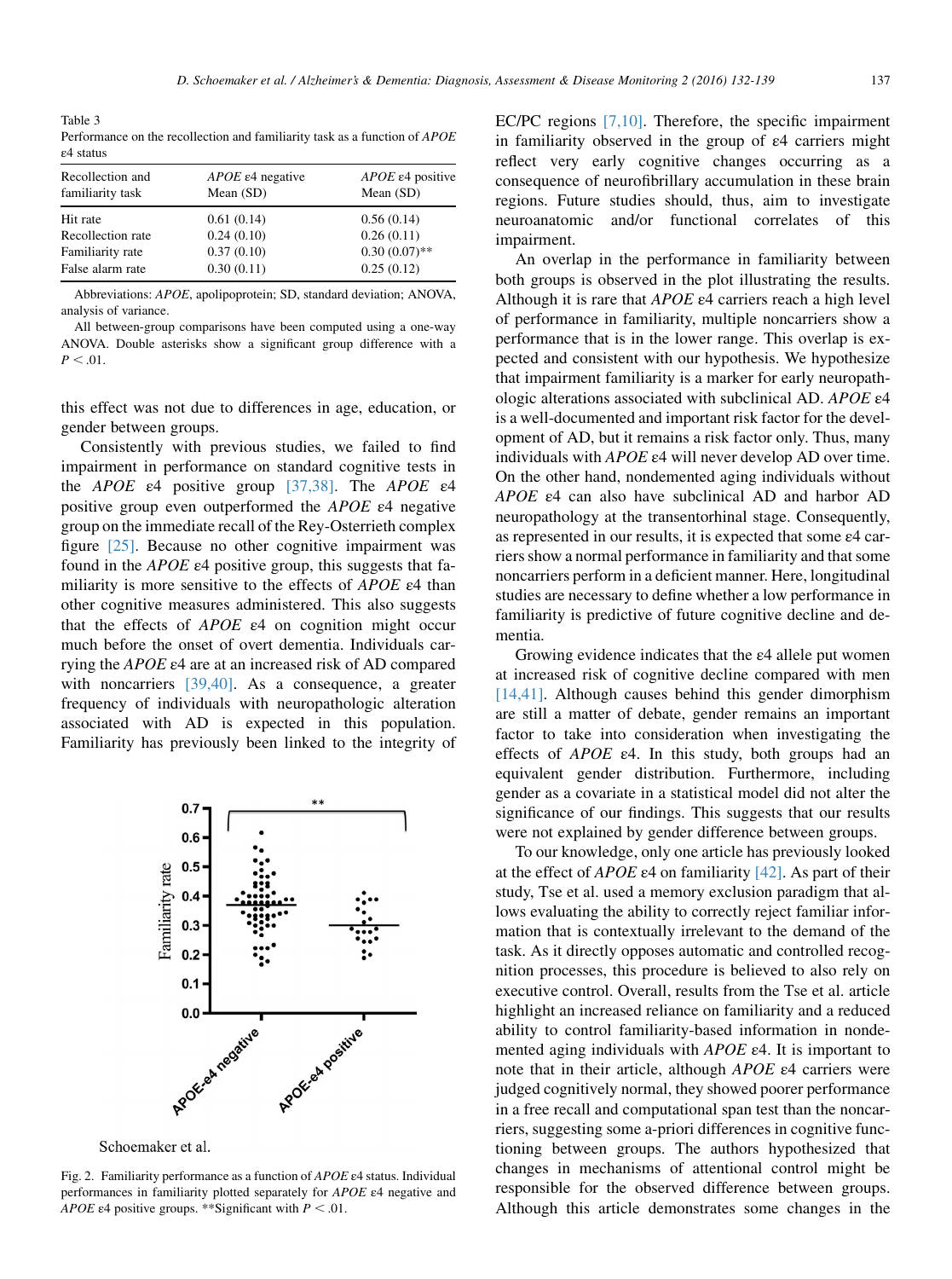<span id="page-6-0"></span>interplay between familiarity and recollection in APOE ε4 carriers, the used paradigm is different than the one used in the present article and does not provide a separate estimate of familiarity and recollection. It is, therefore, difficult to compare the results of Tse et al. to the findings obtained in the present study.

Although we did not find any evidence for other forms of cognitive impairment in the group of ε4 carriers, the presence of deficits in executive function and spatial attention has previously been shown in this population [\[43,44\]](#page-7-0). It is possible that a more detailed cognitive evaluation would have exposed differences between the cognitive profile of  $APOE$   $\varepsilon$ 4 positive and negative groups. Accordingly, by using a specific visual cueing paradigm, Greenwood et al. [\[44\]](#page-7-0) found evidence for reduced visual discrimination accuracy and visuospatial attention in nondemented individuals with one or two APOE ε4 alleles. Because the present recollection and familiarity task involves a spatial component (left vs. right side presentation), the experimental paradigm perhaps contributed to the observed familiarity deficits. Furthermore, past studies have demonstrated that performance in recollection and familiarity might be influenced by the stimulus modality  $[45-47]$ . For example, Embree et al. [\[46\]](#page-7-0) showed that, although the stimulus type did not influence recollection, familiarity for words, but not for pictures, was impaired in MCI individuals. Previous articles have highlighted a possible hemispheric asymmetry in volume loss occurring over the course of AD [\[48,49\].](#page-7-0) Because of the known hemispheric specialization for verbal functions, the replication of these findings using verbal instead of nonverbal material could provide interesting additional information related to familiarity and recollection performance in populations at risk of AD. Thus, future studies should aim to replicate the current findings using different experimental paradigms and different type of stimulus.

Memory evaluation is a central component of clinical investigation associated with the differential diagnosis of cognitive complains occurring in aging individuals. Here, we highlighted familiarity impairment in aging individuals at increased risk of AD, in the absence of any other observable cognitive deficits. Although the scope of this study is limited by the small sample of  $APOE$  ε4 positive individuals, the results of this article suggest that familiarity deficits might arise before other cognitive manifestations associated with beginning AD. Thus, the inclusion of a task evaluating familiarity in clinical evaluation might allow an earlier identification of individuals with subclinical AD. However, more research is needed to confirm the relevance of familiarity assessment in clinical settings.

#### Acknowledgments

This work was supported by a research grant "Maladie d'Alzheimer et les Maladies Apparentées" jointly sponsored by the Agence Nationale de la Recherche (ANR), Fonds de Recherche du Québec - Santé (FRQS), and the Canadian Institutes of Health Research (CIHR) (grant 23638). DS doctoral training is funded by an FRQS doctoral award (grant 29793). JCP is supported by an FRQS Chercheur National salary award (grant 22507).

# RESEARCH IN CONTEXT

- 1. Systematic review: Relevant articles were identified via a search through online databases PubMed and PsycINFO with the use of the keywords "familiarity," "recollection," "recognition," and "apolipoprotein E." The abstract of every article retrieved from this search was reviewed. Pertinent articles are cited and discussed in the article.
- 2. Interpretation: Our results suggest that performance in familiarity could represent an early cognitive marker for individuals at risk of Alzheimer's disease.
- 3. Future directions: The article proposes multiple directions to further assess the predictive value of familiarity in the early detection of dementia. One of the most important aspects addressed in the article is the need for longitudinal studies to define whether baseline measures in familiarity can accurately predict cognitive deterioration over time. Furthermore, future research should aim to achieve a better understanding of the neuroanatomic basis of this differential impairment.

#### References

- [1] [Brookmeyer R, Johnson E, Ziegler-Graham K, Arrighi HM. Fore](http://refhub.elsevier.com/S2352-8729(15)00091-3/sref1)[casting the global burden of Alzheimer's disease. Alzheimers Dement](http://refhub.elsevier.com/S2352-8729(15)00091-3/sref1) [2007;3:186–91](http://refhub.elsevier.com/S2352-8729(15)00091-3/sref1).
- [2] [Jack CR, Knopman DS, Jagust WJ, Petersen RC, Weiner MW,](http://refhub.elsevier.com/S2352-8729(15)00091-3/sref2) [Aisen PS, et al. Tracking pathophysiological processes in Alzheimer's](http://refhub.elsevier.com/S2352-8729(15)00091-3/sref2) [disease: An updated hypothetical model of dynamic biomarkers. Lan](http://refhub.elsevier.com/S2352-8729(15)00091-3/sref2)[cet Neurol 2013;12:207–16](http://refhub.elsevier.com/S2352-8729(15)00091-3/sref2).
- [3] [Braak H, Braak E. Neuropathological stageing of Alzheimer-related](http://refhub.elsevier.com/S2352-8729(15)00091-3/sref3) [changes. Acta Neuropathol 1991;82:239–59.](http://refhub.elsevier.com/S2352-8729(15)00091-3/sref3)
- [4] [G](http://refhub.elsevier.com/S2352-8729(15)00091-3/sref4)o[mez-Isla T, Price JL, McKeel DW Jr, Morris JC, Growdon JH,](http://refhub.elsevier.com/S2352-8729(15)00091-3/sref4) [Hyman BT. Profound loss of layer II entorhinal cortex neurons occurs](http://refhub.elsevier.com/S2352-8729(15)00091-3/sref4) [in very mild Alzheimer's disease. J Neurosci 1996;16:4491–500](http://refhub.elsevier.com/S2352-8729(15)00091-3/sref4).
- [5] [Juottonen K, Laakso M, Insausti R, Lehtovirta M, Pitk](http://refhub.elsevier.com/S2352-8729(15)00091-3/sref5)änen A, [Partanen K, et al. Volumes of the entorhinal and perirhinal cortices](http://refhub.elsevier.com/S2352-8729(15)00091-3/sref5) [in Alzheimer's disease. Neurobiol Aging 1998;19:15–22.](http://refhub.elsevier.com/S2352-8729(15)00091-3/sref5)
- [6] [de Leon MJ, Convit A, Wolf OT, Tarshish CY, DeSanti S, Rusinek H,](http://refhub.elsevier.com/S2352-8729(15)00091-3/sref6) [et al. Prediction of cognitive decline in normal elderly subjects with 2-](http://refhub.elsevier.com/S2352-8729(15)00091-3/sref6) [\[18F\]fluoro-2-deoxy-d-glucose/positron-emission tomography \(FDG/](http://refhub.elsevier.com/S2352-8729(15)00091-3/sref6) [PET\). Proc Natl Acad Sci U S A 2001;98:10966–71](http://refhub.elsevier.com/S2352-8729(15)00091-3/sref6).